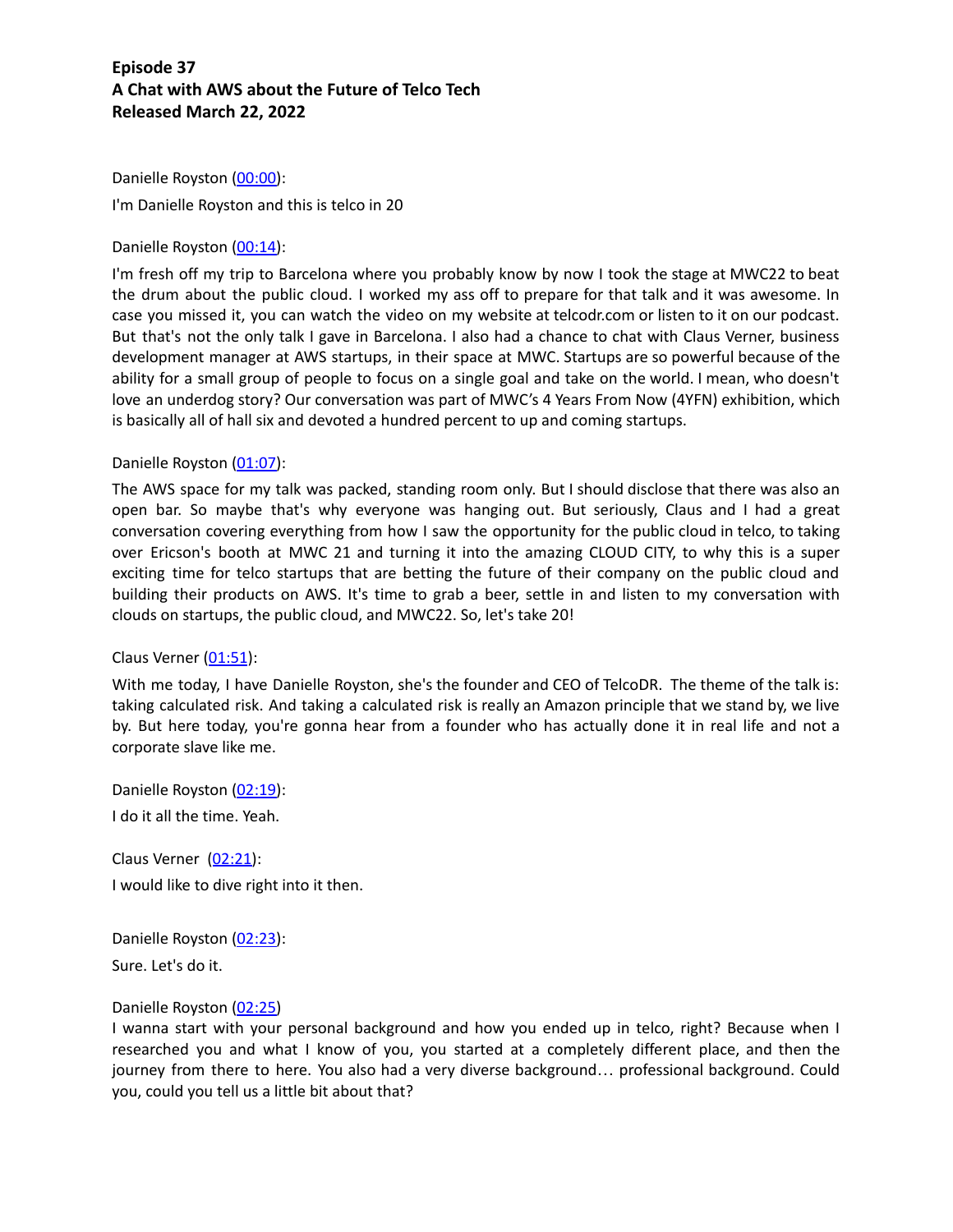Danielle Royston (02:49):

Yeah. So, one of the things I always sign off on my podcast is, "Later nerds." And so I am a nerd at heart. I have a computer science degree from Stanford University; probably one of the best degrees you could have. Always loved coding, programming, and so that's how I got my start. I've always been in enterprise software, so I've always focused on software for businesses, which is super boring. But I've always had a really, really, great time with it. And so I've done almost every job: coding, consulting, selling. I mean, I was an engineer. I did not wanna sell at all. Thought it was like, evil bad. I did HR, which is totally crazy. I learned how to recruit, I learned how to fire people. I learned how to promote, manage their performance. That's super important.

Danielle Royston (03:43):

And then about 12 years ago, I became a turnaround CEO. So I went into really, really bad situations: bankruptcy, companies failing in some way, can't find funding. But what was interesting about all these companies is that they had a product that they were able to sell. They had customers and they had revenue. And so a lot of times, it's just sort of like looking at the profit and loss sheets and it's just a little bit of a math equation of why this isn't working. And that's how I ended up in telco. I went into a pretty much bankrupt company, Redknee, a lot of people called it "dead knee." That was like the joke. I was like, "What's the name of the company?" And so I went to this company that was on the verge of bankruptcy and it was in telco and I realized that no one was using the public cloud. And I thought that was a really big idea. And so that's how I kind of ended up here or today.

Claus Verner (04:41):

Okay. And if we didn't take, uh, the journey, from TelcoDR right from the beginning, could you walk us through that? Where you started out, how you started out and, and how you…

Danielle Royston (05:00): With TelcoDR

Claus Verner (05:01): TelcoDR, yes.

Danielle Royston (05:03):

Yes. Yeah. So I go to this company, RedKnee, and I realized that no, one's using the public cloud. Almost every other industry is using the public cloud: governments, banking, right? Typically legal, just super slow industries, telco's not using it. And I start asking the people in the company, will anyone start to use a public cloud in telco? And they're all like, "No, you're crazy." And so I start talking to telco execs. I go traveling around the world: go to India, I go to Japan, I go to Africa and everyone's like, "Yeah, we would totally love to use the public cloud." And I'm like, okay, this is a really big idea. It's been a really big idea in every other industry. It's gonna be a big idea in this industry. So I pivoted that company for the public cloud, which resulted in a hostile takeover of the business. The investors started fighting and it was really, I mean, when you're in a, I mean, basically we were a 20 year old startup. Yeah. Right. This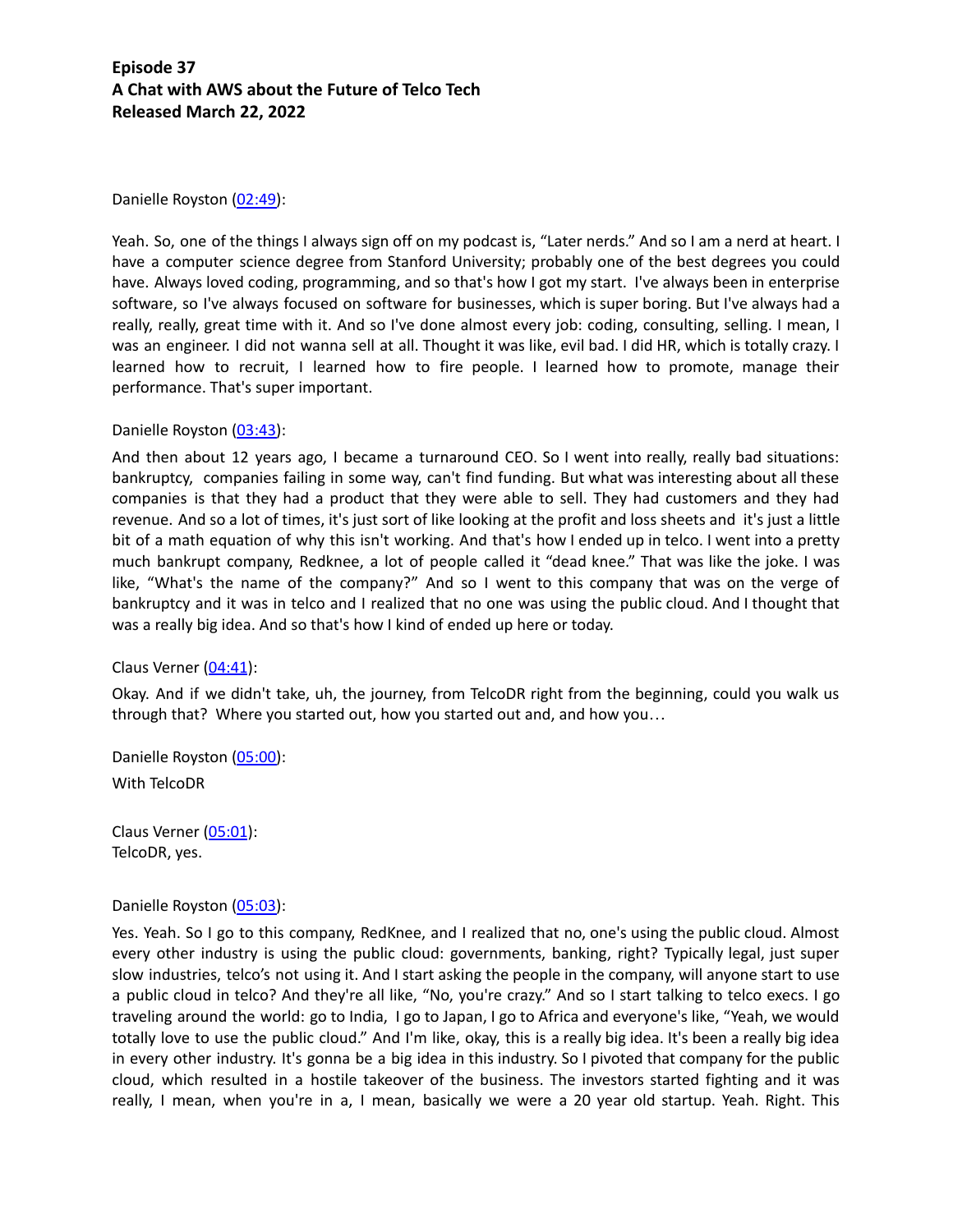company was 20 years old. It had gone through its startup phase. A lot of times with products, they kind of go into the backside of product adoption or, you know, whatever. And we were kind of on the backside. And so we were kind of into this next phase of pivoting. And so it was really more like a startup than an old company and the investors we're fighting. And I'm like, you're, you're slowing down all of our progress, you're confusing the customers, people don't know what's gonna happen. So I ended up quitting and I started TelcoDR about a little more than 18 months ago, and basically the idea was to continue my work around the public cloud in telco.

But one thing I realized, and I call myself the public cloud evangelist in telco: no one was talking about it and I needed to, I mean, AWS wasn't really talking about it, Google wasn't talking about it, Azure. And I'm like, we need to educate the telco executives on how it works; that it's not a scary thing, you know? And they're really, I mean, they were afraid the, the hyperscalers, they still are, in some cases afraid that the hyperscalers will steal their data. And so I'm like, we gotta evangelize this, we gotta educate. So I was like, I guess that's me. I guess I'm gonna do it. All right. So we launched a podcast, the newsletter I started, I was like, we're gonna make it rain, DR, Right? Everyone knows me, Danielle, Royston, those are my initials: DR. And so I was like, I'm gonna write articles, I'm gonna write blogs, I'm gonna post on Twitter, I'm gonna post on LinkedIn. And I mean, all I did for a year was make it rain, DR. I'm like, you Google public cloud and telco, it's like 20 links of me. I'm not even like right now, if you guys Google it, it's like DR. And so it's just to continue the work right, to do all this stuff.

#### Claus Verner (07:35):

And that's where I need to tell the audience a story, because I was here with the startup AWS startup team last year at Mobile World Congress. It was in the midst of the pandemic, it was a little bit different size. I don't think I offend anyone when I say that in the Mobile World Congress. And then out of the blue, I see in the cloud, something called CLOUD CITY, and I see your company for the first time. And I see your messaging, your evangelizing, the way, your take on it. Right? So can you explain, and tell the story about how, at that point it was not even 18 months old, the TelcoDR. Well, how do you end up in the Mobile World Congress, in one of the largest spaces? We are talking, Erickson's size.

Danielle Royston(08:36):

It was Erickson.

### Claus Verner (08:38):

Exactly! But I wanted to say, Huawei's size, Erickson's size. Exactly. Like we're talking that magnitude, right? And compared to our little booth here. You know how big that is?

### Danielle Royston (08:49):

Well, it was 6,000 square meters. Yeah. 65,000 square feet. It was ginormous. I mean, it was huge. So, it was actually March 9th, I remember the day exactly. I had just participated in a... I was making it rain DR that day. And so I was in, on a panel and I had done a talk and I was tired and I was eating my lunch and I was scrolling. I was…it was, I'm a big Twitter person, love Twitter. So I'm on Twitter, kind of catching up. And I see that Ericson has bailed on MWC 21. So for those of you who don't know the story, MWC normally held the last week of February, had been moved to June. They bail in March. So there's less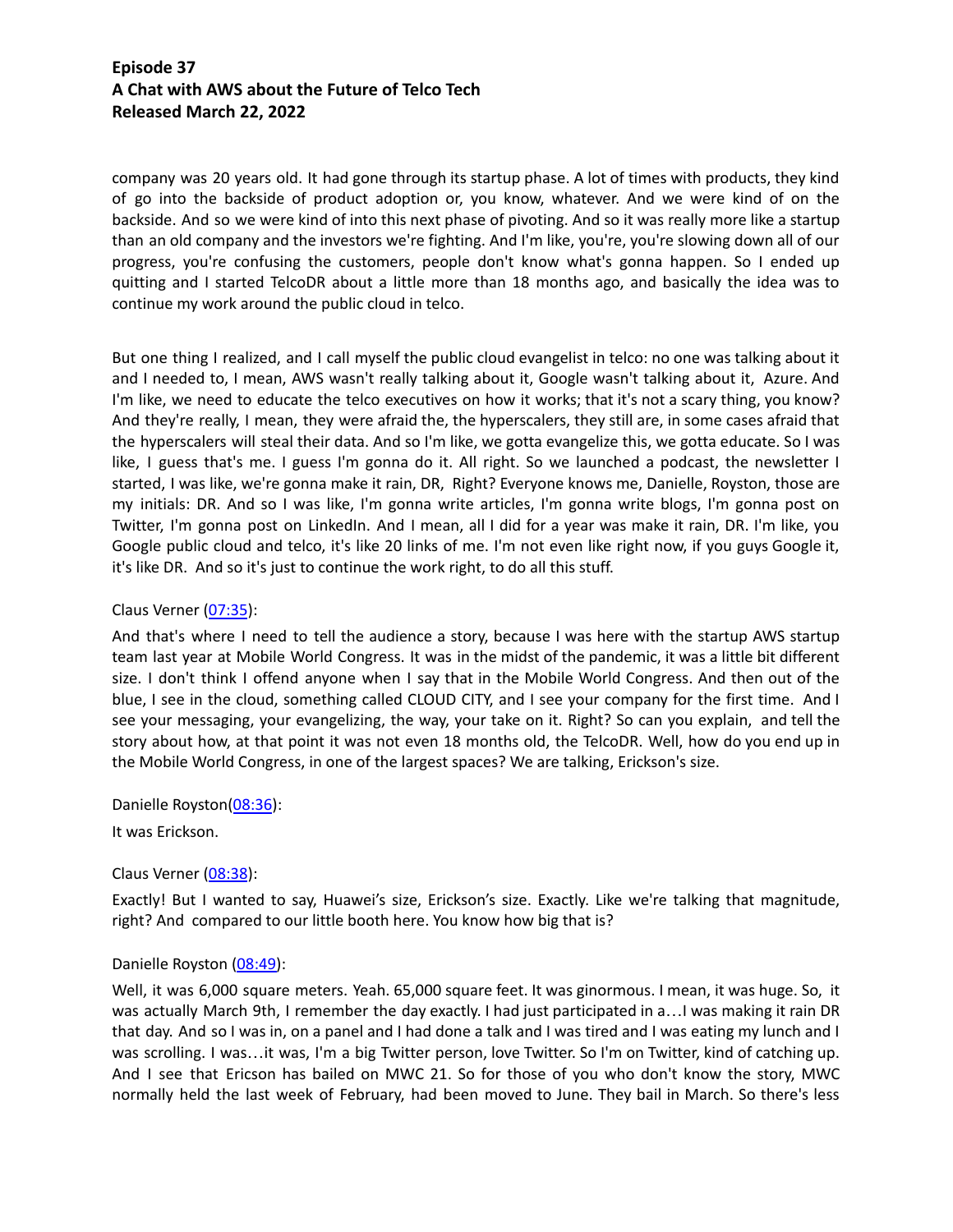than a hundred days before MWC. And when it happened in 20 words was, they were the first people to bail and then NOKIA bailed, and then, I mean, just like one by one, and it just decimated the show and it got canceled. And I was like, we were planning to go, but only in a, I think a four, 15 square meter booth, my friends are here. And so, which is like 5,000 square feet. And I was with a friend at lunch and I was like, Erickson's bailed, everyone's gonna bail. And I'm like, this is a huge opportunity because we could probably maybe get a good negotiated price, take it over, right? Be really loud! How often could you take over the world's biggest telco event? MWC Barcelona. Not LA, not Shanghai, not what like, Barcelona! Typically in the normal year, I think it would cost you a hundred million to take it over. It would be a lot less in a pandemic. And so this is our chance to land on the map and get public cloud noticed.

And so my friend was like, how are you gonna fill it? And I'm like, I have no idea. I have a hundred days to figure out what we're gonna do. I'm like we could put a… I'm a big tennis player. I'm like, we can build a tennis court. We can build a tennis court, maybe two, what are we gonna do? And so we just… it's a very much like a startup one foot in front of the other, you have a thousand things to do. How are we gonna get this big idea across the line? And for the people who came to MWC 21, it really was like this amazing space. Yeah. I mean…

Claus Verner  $(11:06)$ :

It was the place to be.

Danielle Royston (11:07):

It was peaceful. It was educational. It was a place we had this whole idea of like this space to learn. And then, you know, outside gave you an idea of being outside. And then on the inside was a place to like, shop and work, and so it was like an Apple store, right? We.. it looked like an Apple store. I mean, the people that were here that built it, I mean, we all just like, I go over to the Erickson space and I'm just like… it's like a little knife in my heart. I'm like… oh..coz CLOUD CITY was just amazing! So yeah, it was totally worth it. It was not a hundred million dollars, it was tens of millions of dollars. We spent a lot of money on it, but we got 800 mentions in press articles. Even with MWC 22, we got mentions, still of like, well CLOUD CITY, and I think we really did change the industry, cause when I walk around at MWC 22, I see banners with cloud, I see people on their booths about cloud, you see announcements about what they're doing with cloud. We've changed it. We've rocked the industry, not just cause I had Bon Jovi either, but we totally rocked the industry. It was amazing.

### Claus Verner  $(12:11)$ :

Bon Jovi was actually there, that's not just the byline here.

### Danielle Royston (12:15):

It was awesome. Well, I mean, it was like the first concert he had done in 18 months. So he was super pumped to do it. And I just, I mean, short of lighters, right? Like people had their phones up. I mean, it was amazing. It was so great.

### Claus Verner  $(12:26)$ :

Yeah. So if we take this thought process, like: how, what in you, enables you to take a calculated risk like that? Because you already took a risk by becoming a founder starting to stop. That's the biggest risk most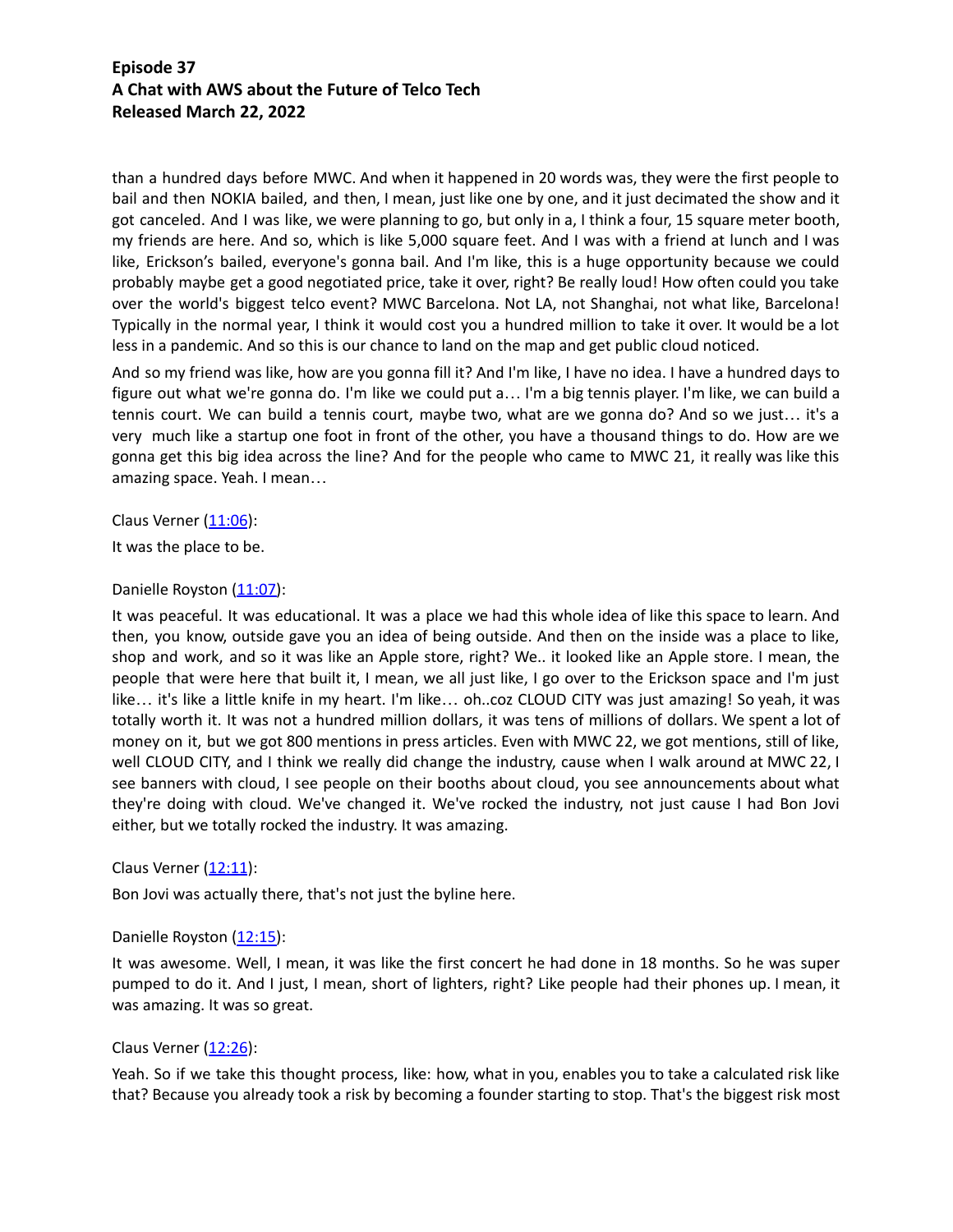founders will take, but to them, do that once more and that big, how did you, well, motivate yourself to…

#### Danielle Royston (12:51):

I'm 51, so I'm not exactly a spring chicken. And so I think anyone that's doing a startup, you have to be a little bit crazy. You have to like, turn off the voice in your head that says, "It's not gonna work and it's not gonna make it." And you just have to say, "How can I solve the very next problem in front of me?" And this was just an opportunity. I mean, if we, if we didn't do it at all, no one would notice, at all. But if we did it and we executed, we'd be on the map forever. Forever. And I think it was totally worth it. And so I think you just gotta go for it. And in the middle I was crying. I was crying a lot. A lot of people were crying, not just me. We were just like, what are we doing? We're so stupid. You should not have done this. But, um, but when we saw the result, we were like, that was, I mean the best thing we could have done. It was amazing.

#### Claus Verner  $(13:44)$ :

And am I correct to say that you actually moved it? CLOUD CITY, it still lives today, but more virtual?

#### Danielle Royston (13:51):

It does. And so, you know, we looked at MWC 22 and Omicron is kind of starting to take off. For CLOUD CITY, we were just here seven months ago. So I was like, it was, and it's still millions of dollars. It's one of the reasons why 4 Years From Now really works because the space at GSMA at MWC is so expensive. And so it's really hard for small companies to have anything sizable. And so, um, we're like, we were just here, we don't need to do it again. So we did it virtual and a lot of the people that were in the booth last year have returned, which is really great. But I was trying to kind of continue to build my CLOUD ARMY. And we passed out these little pins that are all on the chairs here. I'm gonna give you, I'm gonna give... you're already part of the CLOUD ARMY, but I'll make you part of the TelcoDR.

Claus Verner  $(14:37)$ :

Thank you so much.

### Danielle Royston (14:39):

There's a little note on the back. You can like, flip it over and you can see my little secret message. But yeah, I'm trying. This is a movement and I think, and I think we're gonna pivot the interview into this in a second, which is, we've never had a technology, enabling technology as powerful as the public cloud to help startups, kind of ride that wave. And I think there's a lot of startups in the world and I hope in telco, that are starting to bet on this technology and I'm trying to, I'm like, "Guys, we should like, group together, we should work together, we should help each other out to make it." Coz making it in telco is not like normal Silicon valley work. I mean the price points are much higher, the deals take longer to close, you have to have a lot more funding than us a lot longer. And so the public cloud is an investment by AWS or Microsoft or Google that you can leverage for your startup. And I think that is a really, really big idea.

Claus Verner  $(15:37)$ :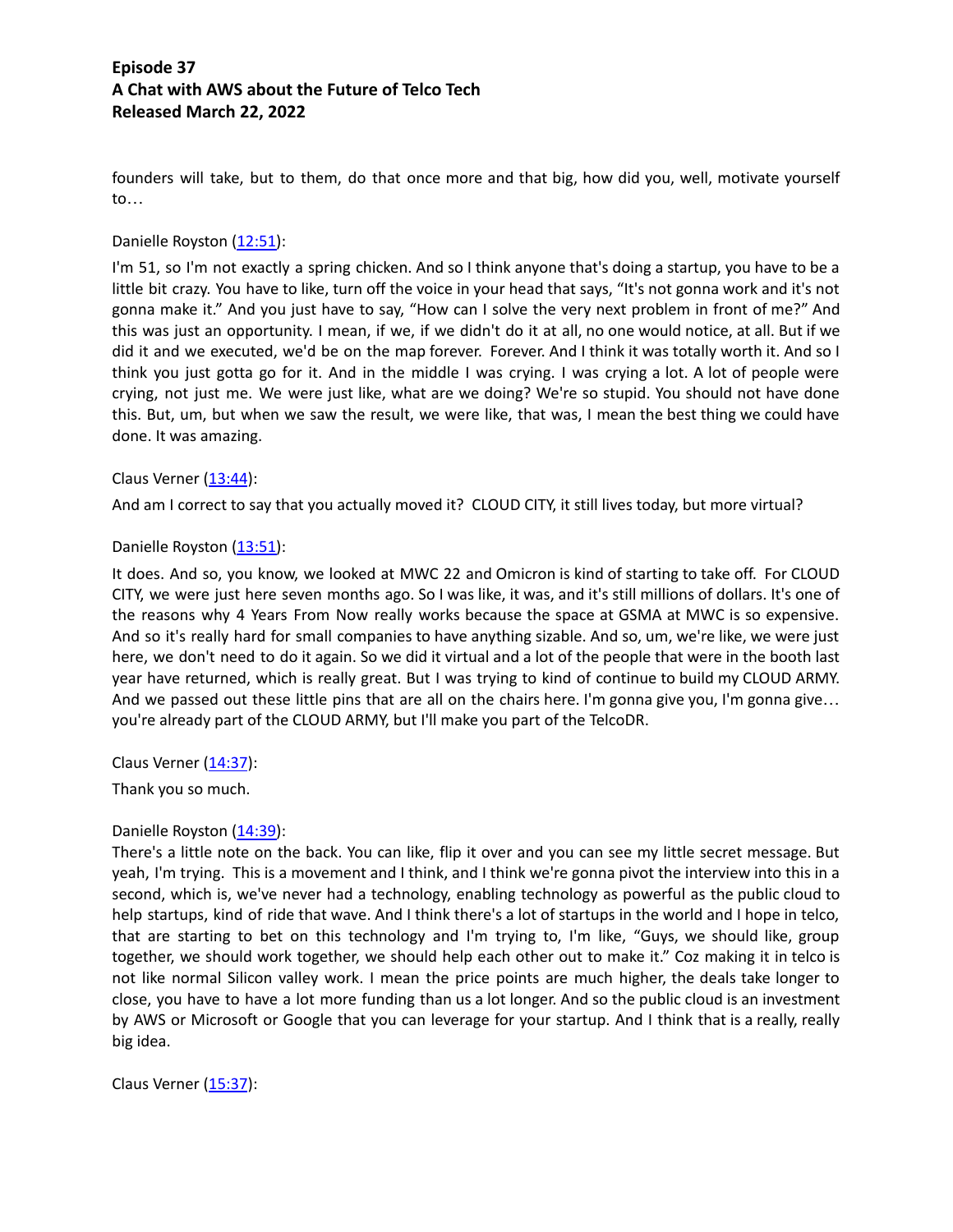So let's continue a little bit on that path because we have a lot of early stage startups, we have a lot of potential founders in this crowd also. If you had to start now, knowing what you know, you are a potential founder, you are looking for that one idea that can get you started in telco, which areas would you look at? You don't have to get all specific, but which areas do you feel like there's room for solutions, challenges.

### Danielle Royston (16:09):

Any? Any area. So I think that this industry is ripe for disruption around software eating hardware, and we're seeing it with Open RAN. Open RAN is a big software play, a disaggregation of the hardware and the software, and I think that's…there's tons you can do there. I think in the more typical BSS sort of side of the world, the software sucks. I mean it's like software from the nineties. I mean I'm old enough to have lived to see really, really crappy software and our telcos, that's what they deal with. And so when, when our…the subscribers and the customers go on the phone, and they're like, they have to talk to someone to get anything fixed. Whereas the rest of the industries, you can do it on the mobile phone. You can do it by yourself. You know, it's all self-served, telco gotta hold on the phone for 20 minutes.

And then you have to explain to the person for the hundredth time, my problem, right? What ends up happening is my mom calls me for tech support with her, you know, with her, right? Because she doesn't wanna deal, she doesn't understand what they're saying. And so there's tons of opportunity here. I mean like literally go in any direction and you can improve it. And I think you gotta bring this like Silicon valley and out-of-this industry sort of mindset. And that's so hard because our telcos are like, well, that's not how we do it, and you gotta install it in my data center and you gotta make it work with my, you know, whatever Amdoc system. But I think if you look forward, right? If you think about how long it takes to change this industry, which is five years and ten years, and you bet on that future and you build your stuff for that, and you have enough funding and you have enough patience and you have enough time and you have to really cultivate that experience.

You can't just… 1 million, 2 million dollars. I mean you need, probably tens of millions of dollars. But if you can get that funding and convince your investors to give you the time, and you focus not on the short term, but on the long term, I think you can be really, really successful in this industry. And I think it's right for disruption. And I'm kind of like, I hope no one figures this out, coz I have so much work to do. I wanna do it all. And I wanna create the community that's changing this industry because I mean us as subscribers and consumers deserve a better experience.

### Claus Verner  $(18:27)$ :

Exactly. So our team AWS for startups, we work with startups, we help startups. How do you see our role in this? What, what should, what should we do to help the startups on this journey?

#### Danielle Royston (18:41):

Well, I think AWS, well, all the cloud vendors, but especially AWS, number one: just as a business, you guys are investing so much in innovation. I think that something that makes AWS distinctive from the other guys is that you get ideas to market very quickly. And sometimes they're not like, fully ready. They're not like all the features and perfect documentation.

Claus Verner (19:02):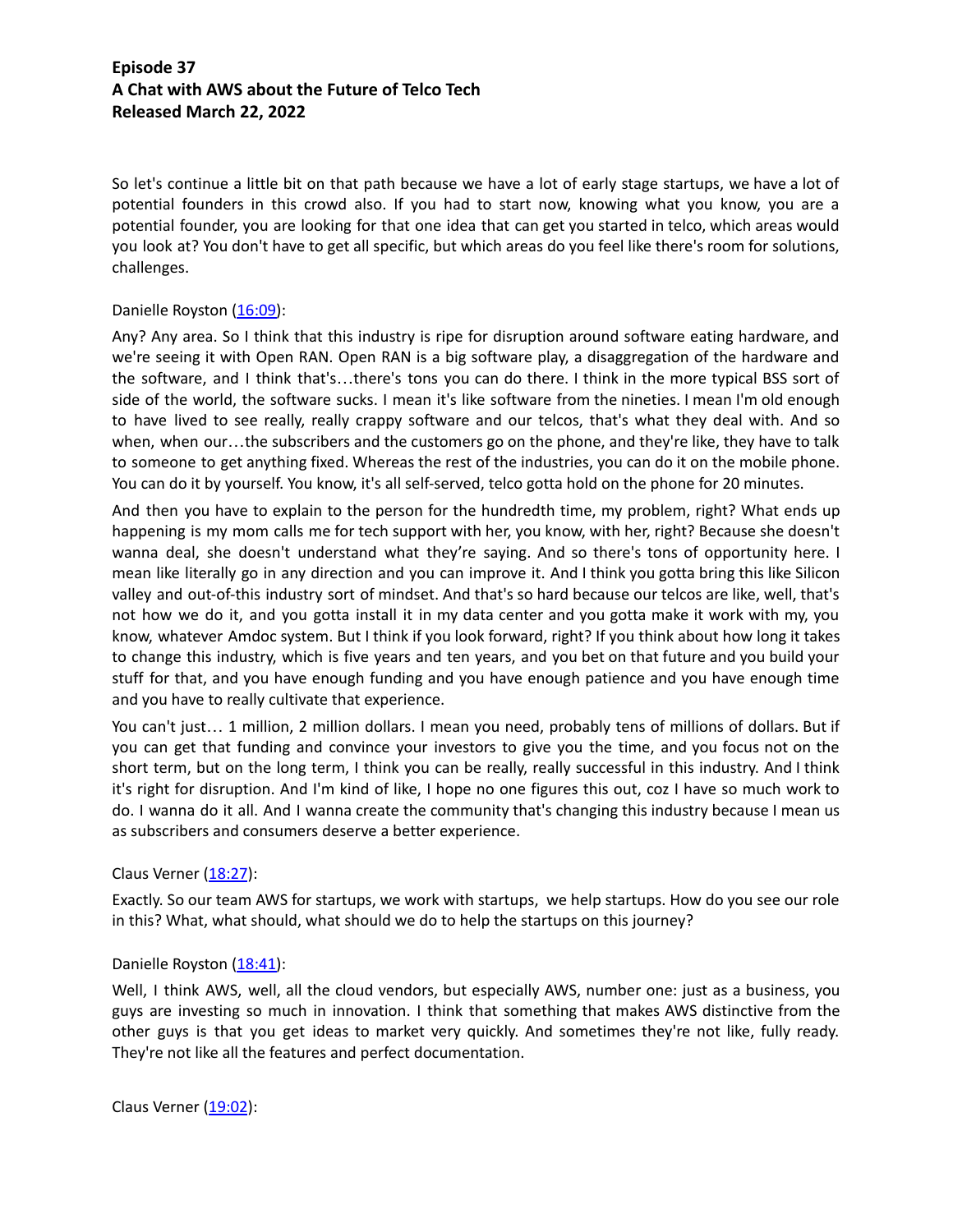Maybe a preview or….yeah

Danielle Royston (19:04):

You know, it gives people a taste. And I think a mistake that sometimes, founders make and startups make, they look at the technology at where it is at this moment. And they're like, oh, that database isn't ready for me. Or that I can't bet on AWS's version of whatever, coz it's just not right yet. And then they go off and build it themselves. And what you gotta understand is, that's gonna take time and money and which one will happen faster? Will AWS's innovation get to where you need it to be before you will get there, right? And it's just like a graph and you're like, well, AWS, isn't ready right now, but it will be. And so I can save those dollars. I can save that time, go focus on the other algorithm or whatever part of your idea is, and by the time you're ready to go to the market, AWS will be there.

And so that's what I'm doing. I'm betting on you guys putting, I mean there's not data centers in every single country, but I think over 10 years there will be data centers and almost everywhere where I need them to be. And so I'll run into telcos and they're like, oh data, privacy, blah, blah, blah. You know, there's no data center here. And I'm like, just wait, just wait. Either the regulation will change or the data center will be there or there will be a data center in a country that you can use. And so we're not gonna make a decision and pivot to another cloud or like make it work on premise. We're just gonna wait for the world to change coz the world will change.

And so AWS, what you can do is keep pumping out tons of great innovation. I mean, you guys are, I don't know exactly your CapEx per year. You guys don't report AWS versus retail, but I mean, we're talking, it's more than the telcos do, right? I mean, collectively the hyperscalers are putting in 80 to a hundred billion dollars per year, that the startups get to just sit on top of your innovation. And that's what I mean. I mean, there's never been a technology as enabling as a public cloud and why I like AWS, and not just cause I'm in the booth. But I am betting my company on you guys, right? And all of my stuff is because you guys innovate more quickly. You get stuff out there. We can try and play with it. We can see your roadmap and we're just betting on you guys. Continue doing what you're doing.

Claus Verner (21:22): Okay. Thank you so much, Danielle.

Danielle Royston (21:24): Awesome.

Claus Verner (21:25):

For everyone in the crowd who has a question for Danielle, let us take our mics off, let us get a drink in our hand, and…

Danielle Royston (21:33):

Oh, Socializing

Claus Verner  $(21:34)$ :